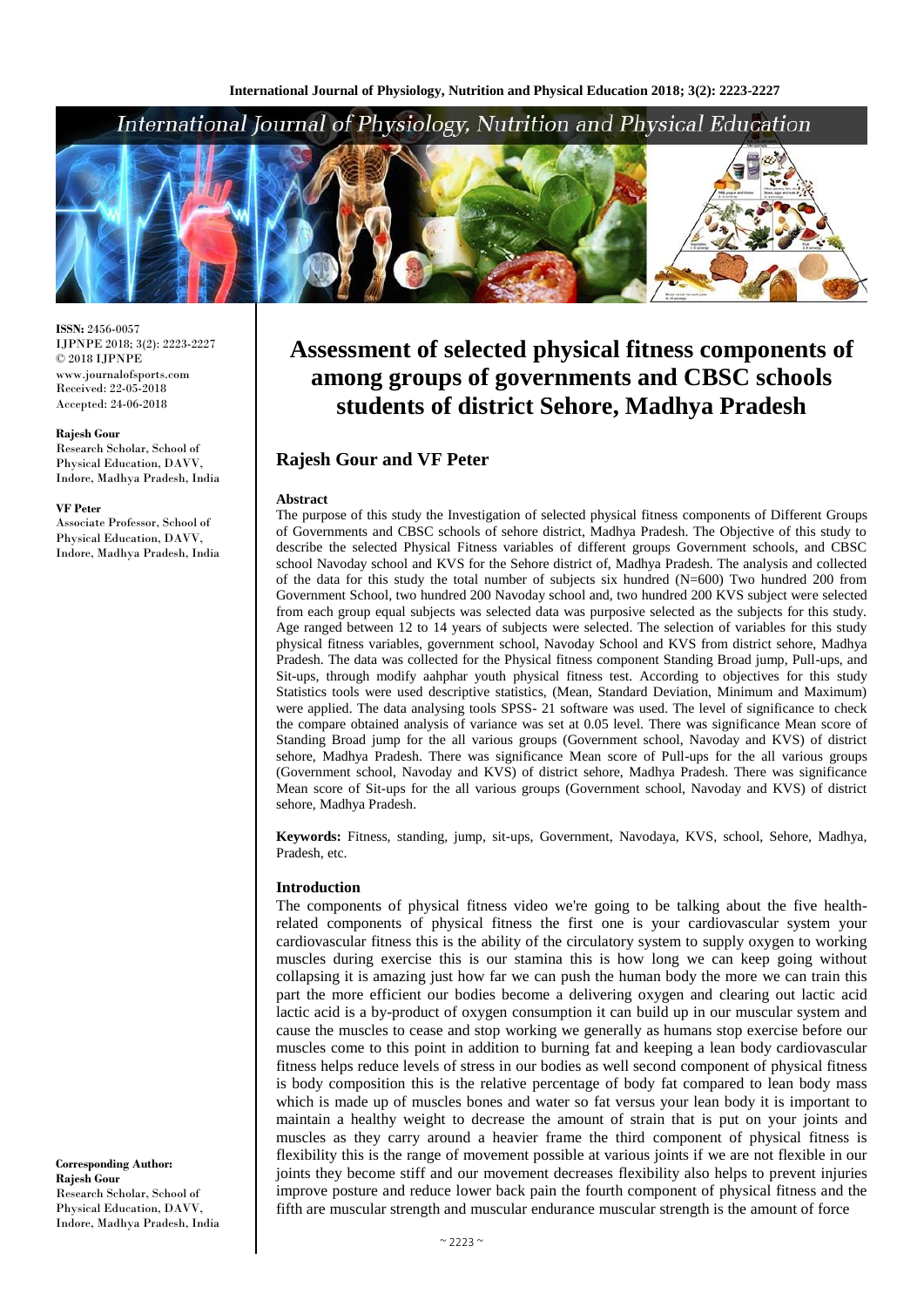that can be produced by a single contraction of a muscle it is important to be strong to power through sports movements sustain a physical hit and avoid injuries muscular endurance is the ability of the muscle group to continually contract over an extended length of time there are six skill related components of physical fitness the first is speed this is the ability to move quickly from one point to another in a straight line not just your body speed but in some sports it requires more speed from certain body parts like in golf and baseball the swing the hands or in football the speed of kicking the ball agility is the ability of the body to change direction quickly you can use this to dodge a defender or get to a ball quicker than your opponent's third component is balance the ability to maintain an upright posture while still or moving it is linked to agility and that in order to move quickly and efficiently your body has to be on balance in different postures the fourth skill related component is coordination this is the integration with your hands or your foot movements and an input of the senses the fifth is reaction time this is the amount of time it takes to get moving it is how quickly your brain can respond to a stimulus and initiate that response and the sixth is power this is the ability to do strength work at an explosive pace it is the product of both strength and speed put together.

## **Objectives of the study**

1. The Objective of this study to describe the selected Physical Fitness variables of different groups Government schools, and CBSC school Navoday school and KVS for the Sehore district of, Madhya Pradesh.

## **Methodology**

#### **Selection of the subjects**

The selection of subjects for this study the total number of subjects six hundred (N=600) Two hundred 200 from Government School, two hundred 200 Navoday school and, two hundred 200 KVS subject were selected from each group equal subjects was selected data was purposive selected as the subjects for this study. Age ranged between 12 to 14 years of subjects were selected.

## **Criterion measure**

The analysis and collected of the data for this study the total number of subjects six hundred (N=600) Two hundred 200 from Government School, two hundred 200 Navoday school and, two hundred 200 KVS subject were selected from each group equal subjects was selected data was purposive selected as the subjects for this study. Age ranged between 12 to 14 years of subjects were selected. The selection of variables for this study physical fitness variables, government school, Navoday School and KVS from district sehore, Madhya Pradesh. The data was collected for the Physical fitness component standing broad jump, pull ups, sit-ups, through modify aahphar youth physical fitness test.

- 1. Standing broad jump to measure explosive strength and power of the subjects
- 2. Pull-Up to measure arms and shoulder strength of the subjects
- 3. Bend knee sit-up to measure abdominal strength of the subjects

# **Explosive Strength**

## **(Standing Broad Jump)**

**Purpose:** To measure the explosive power of the legs in jumping forward.

**Equipments**: Either a mat or the floor may be used for this test. Marking material (tape or chalk) is needed for the

starting line, along with a tape measure to mark off increments of distance along the landing area.

**Test Administration**: With the feet parallel to each other and behind the starting mark, the performer bends the knees and swings the arms and jumps as far forward as possible.

**Scoring:** The number of inches between the starting line and the nearest heel upon landing is the score.

Three trials were permitted and then the best trial was recorded as the score. For the convenience of the study score was converted from inches to metre

# **Shoulder strength**

# **(Pull-Up)**

**Equipment:** For pull-up doorway gym bar in background, ladder in foreground. Starting position for pull. up. 16 EQUIPMENT A metal or wooden bar approximately V/2 inches in diameter is preferred. A doorway gym bar can he used, and. it' no regular equipment is available, a piece of pipe or even the rungs of a ladder can also serve the purpose. The bar should he high enough so that the pupil can hang with his arms and legs fully extended and his feet free of the floor. He should use the overhand grasp.After assuming the hanging position. The pupil raises his body by his arms until his chin can be placed over the bar and then lowers his body to a full hang as in the starting position. The exercise is repeated as many times as possible. RULES I. Allow one trial unless it is obvious that the pupil has not had a fair chance. 2. The body must not swing during the execution of the movement. The pull must in no way be a snap movement. If the pupil starts swinging. Check this by holding your extended arm across the front of the thighs. 3. The knees must not be raised and kicking of the legs is not permitted. SCORING Record the number of completed pull-ups to the nearest whole number.

## **Muscular endurance**

## **Sit-Ups**

Sit-ups (flexed leg/ Boys and Girls Figure 5 Starting position touch flexed leg sit-up FIGURE 6 Flexed leg sit-u0 18 Equipment Clean floor. mat or dry turf and stopwatch. Description The pupil lies on his back with his knees bent. Feet on the floor and heels not more than 12 inches from the buttocks. The angle at the knees should be less than 90 degrees. The pupil puts his hands on the back of his neck with fingers clasped and places his elbows squarely on the mat. Floor or turf. His feet are held by his partner to keep them in touch with the surface. The pupil tightens his abdominal muscles and brings his head and elbows forward as he curls up. Finally touching elbows to knees. This action constitutes one sit-up. The pupil returns to the starting position with his elbows on the surface before he sits up again. The timer gives the signal "ready-go." and the sit-up performance is started on the word "go." Performance is stopped on the word "stop." The number of correctly exe- cited sit-ups performed in 60 seconds shall be the score. RULES 1. Only one trial shall be allowed unless the teacher believes the pup! Has not had a fair opportunity to perform. 2. No resting between sit-ups is permitted. 3. No sit-ups shall be counted in which the pupil does not (a) keep the fingers clasped behind the neck. (b) Bring both elbows forward in starting to sit up without pushing off the floor with an elbow: or (c) return to starting position. With elbows flat on the surface, before sitting up again.

**Scoring:** Record the number of correctly exe- cuted sit-ups the pupil is able to do in 60 seconds. A foul nullifies the count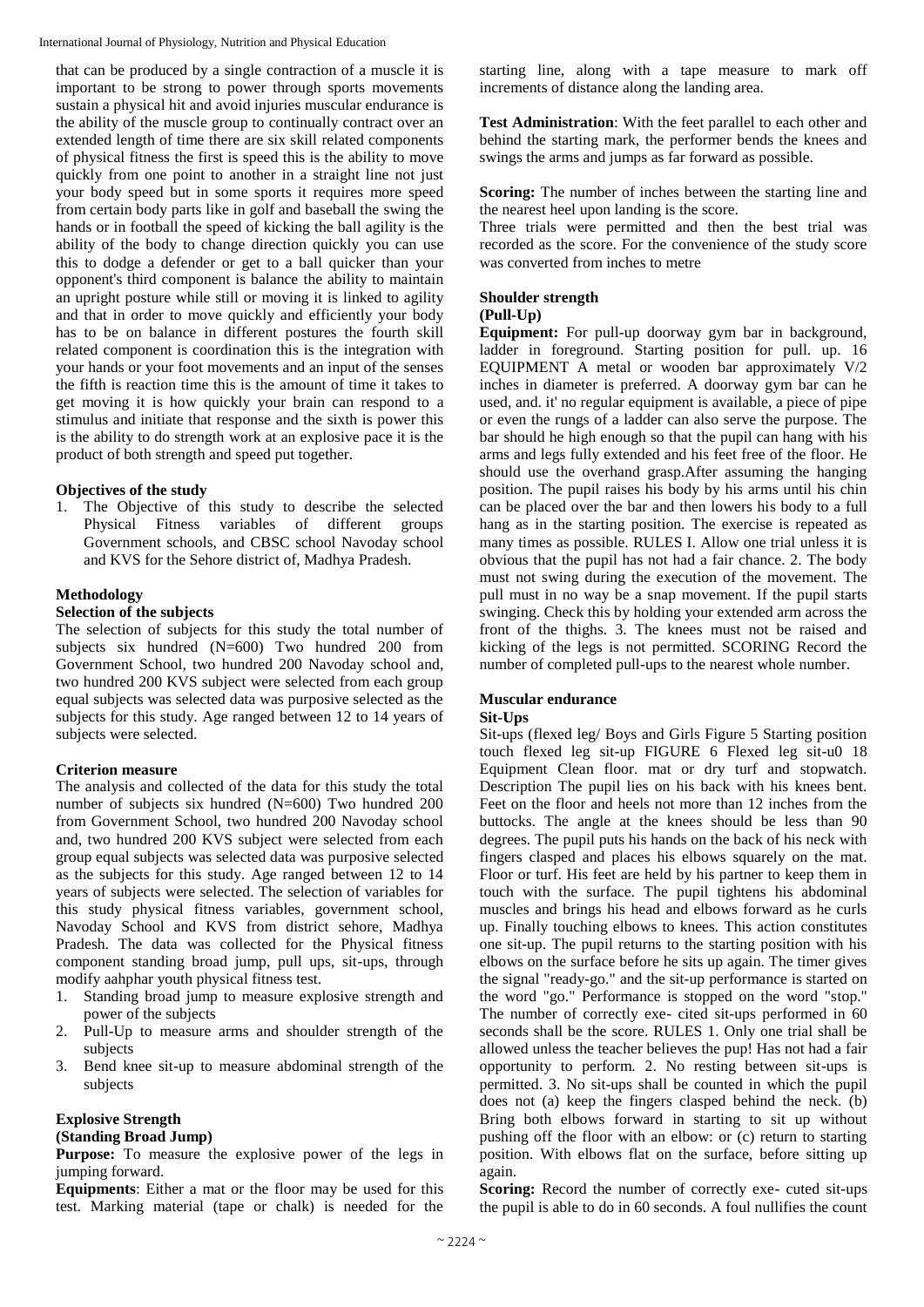for that sit-up. The watch is started on the word "go" and stopped on he word.

## **Statistical technique**

According to objectives for this study Statistics tools were used descriptive statistics, (Mean, Standard Deviation, Minimum and Maximum) were applied. The data analysing tools SPSS- 21 software was used.

# **Level of Significance**

The level of significance to check the compare obtained analysis of variance was set at 0.05 level.

# **Findings and Results of the Study**

**Table 1:** Descriptive statistics tables Mean and Standard Deviation value of Different groups of Government School, and CBSC School Navoday and KVS coaching Physical fitness components of Standing Broad Jump

| <b>Variables</b>           | Groups            | Mean | <b>Std. Deviation</b> | <b>Minimum</b> | <b>Maximum</b> |
|----------------------------|-------------------|------|-----------------------|----------------|----------------|
| <b>Standing Broad Jump</b> | Government School | 1.21 | 0.18                  | .85            | 2.00           |
|                            | Navodava School   | 1.43 | 0.19                  | .00.           | 91. ا          |
|                            | KVS               | 1.45 | 0.17                  | $00$ .         | 1.91           |
|                            | Total             | 1.37 | 0.21                  | .85            | 2.00           |

Table- 1 This study was conducted results for the various government and CBSC Navoday and KVS the mean and standard deviations let me pull this up here standard deviations are very useful in comparing the data sets therefore that first table, group Statistics, is shown in Figure 4.1 This table includes descriptive statistics mean and standard deviations for each group of physical fitness variables, standing broad jump, pull ups, sit-ups, for various groups

government school, Navoday school and KVS from district sehore, Madhya Pradesh. Specifically, the table includes the mean and standard deviations of standing broad jump. Government school (1.21±0.18) and CBSC Navoday  $(1.43\pm0.19)$  and KVS  $(1.45\pm0.17)$  and you might be tempted to conclude that this indicates that government school of standing broad jump, and Navoday, KVS standing broad jump. running had no significantly mean scores.



**Fig. 1:** Mean and Standard Deviation Value of Different groups (Government School, and CBSC School Navoday and KVS) students of Physical fitness components of Standing Broad Jump.

**Table 2:** Descriptive statistics tables Mean and Standard Deviation value of Different groups of Government School, and CBSC school Navoday and KVS coaching Physical fitness components of Pull-ups

| Variables | Groups            | Mean | <b>Std. Deviation</b> | <b>Minimum</b> | <b>Maximum</b> |
|-----------|-------------------|------|-----------------------|----------------|----------------|
| Pull ups  | Government School | 8.05 | 2.78                  | 1.00           | 16.00          |
|           | Navodava School   | 6.82 | 2.83                  | 1.00           | 17.00          |
|           | KVS               | 5.87 | 3.16                  | 00.1           | 18.00          |
|           | Total             | 6.91 | 3.05                  | .00            | 18.00          |

Table-2 This study was conducted results for the various government and CBSC Navoday and KVS the mean and standard deviations let me pull this up here standard deviations are very useful in comparing the data sets therefore that first table, group Statistics, is shown in Figure 1 This table includes descriptive statistics mean and standard deviations for each group of physical fitness variables, like component standing broad jump, pull ups and sit-ups, for

various groups government school, Navoday school and KVS from district sehore, Madhya Pradesh. Specifically, the table includes the mean and standard deviations of Pull-ups. Government school (8.05±2.78) and CBSC Navoday  $(6.82\pm2.83)$  and KVS  $(5.87\pm3.16)$  and you might be tempted to conclude that this indicates that government school of standing broad jump, and Navoday, KVS standing broad jump. running had no significantly mean scores.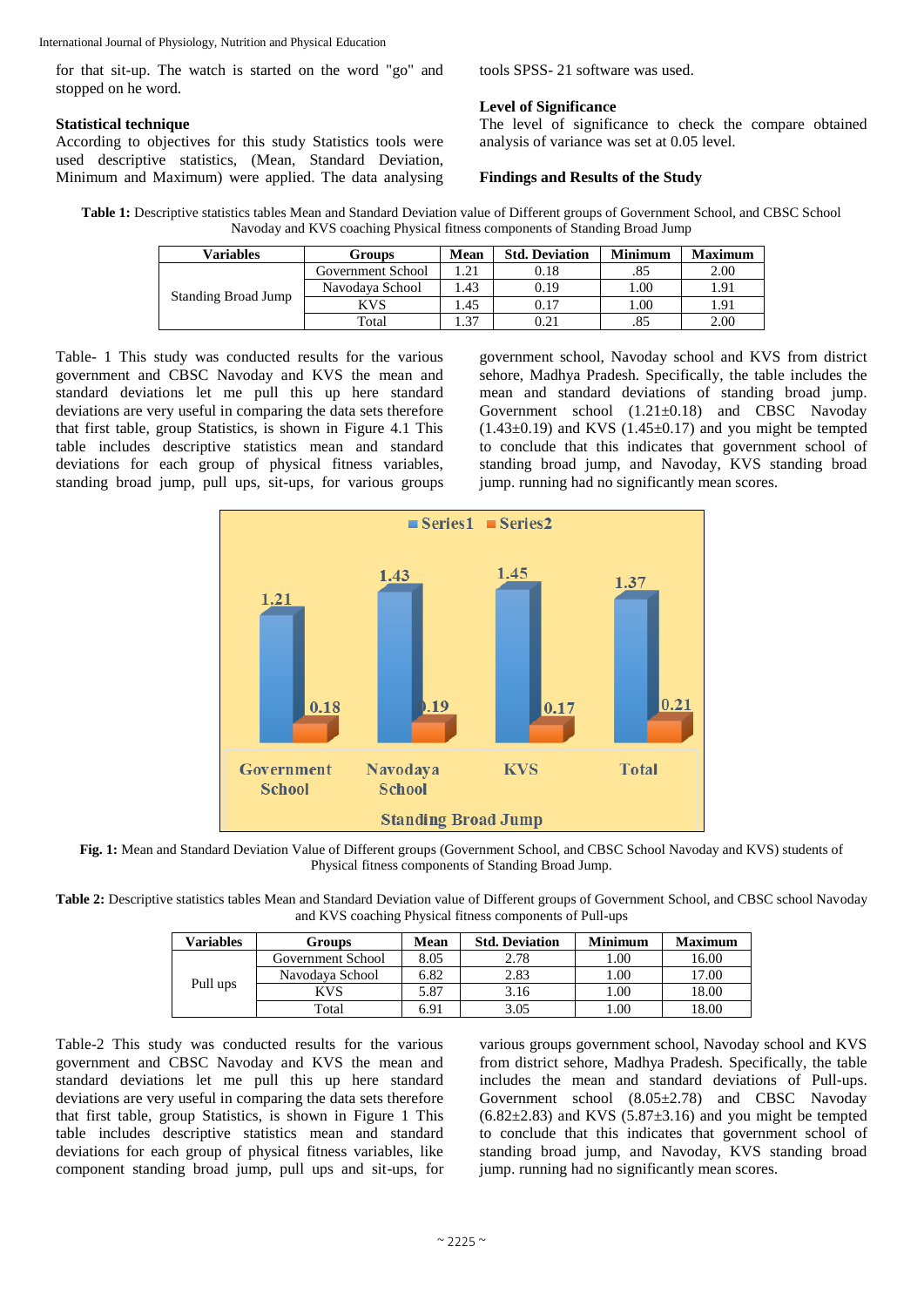

**Fig.2:** Mean and Standard Deviation Value of Different groups (Government School, and CBSC School Navoday and KVS) students of Physical fitness components of Pull-ups.

**Table 3:** Descriptive statistics tables Mean and Standard Deviation value of Different groups of Government School, and CBSC School Navoday and KVS coaching Physical fitness components of Sit-ups

| Variables | Groups            | Mean  | <b>Std. Deviation</b> | <b>Minimum</b> | <b>Maximum</b> |
|-----------|-------------------|-------|-----------------------|----------------|----------------|
| Sit ups   | Government School | 7.41  | 4.23                  | $0.00\,$       | 28.00          |
|           | Navodava School   | 25.89 | 8.45                  | .1.00          | 50.00          |
|           | KVS               | 24.64 | 8.55                  | $-22.00$       | 50.00          |
|           | Total             | 22.65 | 8.24                  | $-22.00$       | 50.00          |

Table- 3 This study was conducted results for the various government and CBSC Navoday and KVS the mean and standard deviations let me pull this up here standard deviations are very useful in comparing the data sets therefore that first table, group Statistics, is shown in Figure 4.1 This table includes descriptive statistics mean and standard deviations for each group of physical fitness variables, like component standing broad jump, pull ups and sit-ups, for various groups government school, Navoday school and KVS

from district sehore, Madhya Pradesh. Specifically, the table includes the mean and standard deviations of Sit-ups. Government school (17.41±4.23) and CBSC Navoday  $(25.89 \pm 8.45)$  and KVS  $(24.64 \pm 8.55)$  and You might be tempted to conclude that this indicates tha between government school of sit-ups, and Navoday, KVS sit-ups score higher had significantly mean scores of Navoday and KVS school.



**Fig 3:** Mean and Standard Deviation Value of Different groups (Government School, and CBSC School Navoday and KVS) students of Physical fitness components of sit-ups.

#### **Discussion of findings**

The present study was conducted with the objective of finding out the significant difference between stress and anxiety on

male and female athletes. The sample size was 600. The data was analysed with the help of descriptive statistics. On the basis of the above findings we can say that physical fitness